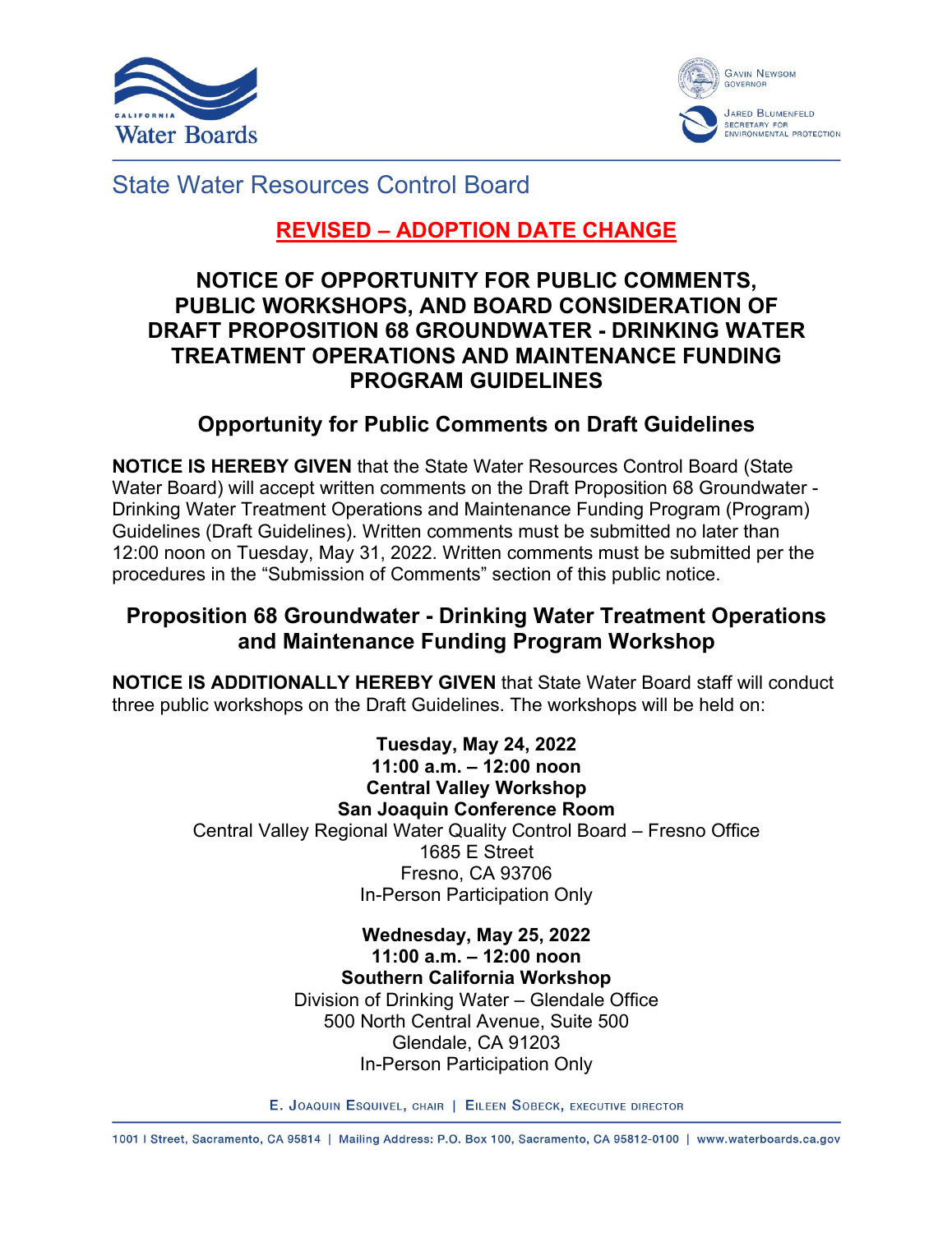#### **Friday, May 27, 2022 10:30 a.m. – 12:00 noon Northern California Workshop Sierra Hearing Room, Second Floor** Joe Serna Jr. – CalEPA Headquarters 1001 I Street Sacramento, CA 95814 In-Person and Remote Participation

The workshops will include a presentation about the Draft Guidelines as well as the opportunity for participants to provide oral comments. Any interested person may ask questions or provide input. However, formal written comments should not be submitted during the workshops. A quorum of the State Water Board may be present, but the State Water Board will take no action.

#### **WORKSHOP LOGISTICS**

The Central Valley and Southern California workshops will be conducted in-person only. The Northern California workshop will be conducted in-person, with an option for the public to participate from a remote location. You can join the Northern California workshop online using Zoom or by phone:

- · To join online, use the following link:<https://waterboards.zoom.us/j/95449908607>
- To join by phone, call (669) 900-9128 and use meeting ID  $\#$  954 4990 8607

#### **LANGUAGE SERVICES**

To request language interpretation or sign language services, please submit your request at least ten business days before the meeting (by May 10, 2022) by contacting Marina Pérez at (916) 322-4265.

#### **SERVICIO DE INTERPRETACIÓN DE IDIOMAS**

Para solicitar el servicio de interpretación de idiomas o en el lenguaje de señas, comuníquese a más tardar el 10 de mayo con Marina Pérez al número telefónico (916) 322-4265.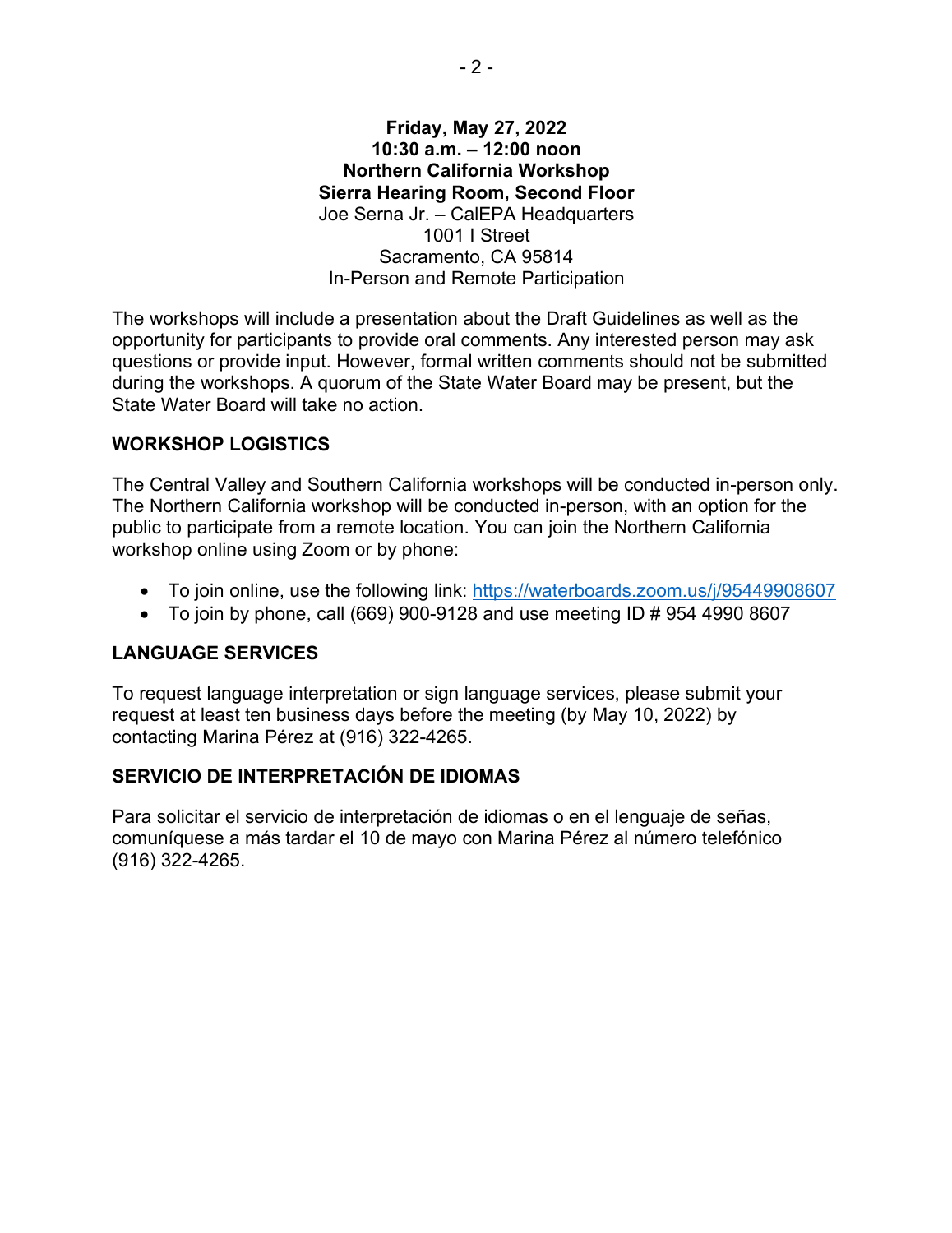## **Board Consideration of Draft Guidelines**

**NOTICE IS ADDITIONALLY HEREBY GIVEN** that the State Water Board will consider adoption of the Draft Guidelines on July **6 19**, 2022, at the State Water Board Meeting (Board Meeting). The anticipated date, time, and location of the Board Meeting are provided below:

> **STATE WATER RESOURCES CONTROL BOARD BOARD MEETING Tuesday, July 6 19, 2022 – 9:30 a.m. Coastal Hearing Room, Second Floor** Joe Serna Jr. – CalEPA Building 1001 I Street, Sacramento And via Video and Teleconference (For public commenters.)

**Video and Teleconference Option:** This meeting will occur with both a physical meeting location and an option for the public to participate from a remote location.

- For those who only wish to watch the meeting, the webcast remains available at either <https://www.youtube.com/user/BoardWebSupport/> or <https://video.calepa.ca.gov/> (closed captioning available) and should be used UNLESS you intend to comment.
- For members of the public who wish to comment on an agenda item or are presenting to the Board, additional information about participating telephonically or via the remote meeting solution is available here: [https://www.waterboards.ca.gov/board\\_info/remote\\_meeting/](https://www.waterboards.ca.gov/board_info/remote_meeting/)

### **PROCEDURAL MATTERS**

At the July **6 19**, 2022, Board Meeting, the State Water Board will consider adoption of the Draft Guidelines. Participants may summarize and supplement written materials with oral presentations during the Board Meeting. There will be no sworn testimony or crossexamination of participants. However, State Water Board members and staff may ask clarifying questions. To ensure a productive and efficient Board Meeting, a time limit may be imposed for oral comments.

For recommendations regarding presentations to the Board, please go to: [https://www.waterboards.ca.gov/board\\_info/meetings/board\\_presentations.html](https://www.waterboards.ca.gov/board_info/meetings/board_presentations.html)

### **ACCESSIBILITY**

Telecommunications device for the hearing impaired (TDD) users may contact the California Relay Service at (800) 735-2929 or voice line at (800) 735-2922.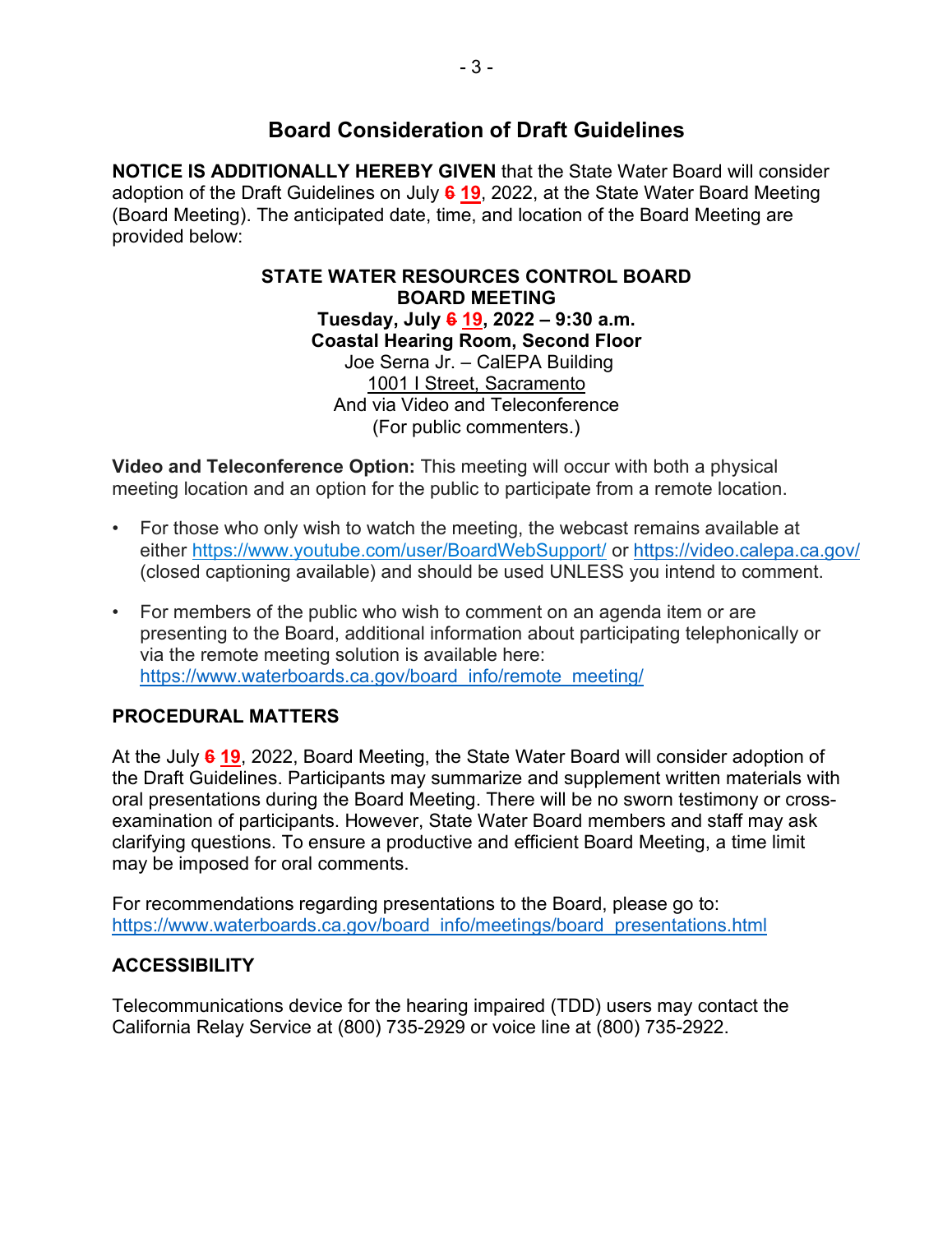## **Draft Proposition 68 Groundwater - Drinking Water Treatment Operations and Maintenance Funding Program Guidelines**

### **BACKGROUND**

Chapter 11.1 of the California Drought, Water, Parks, Climate, Coastal Protection, and Outdoor Access for All Act of 2018 (commonly referred to as Proposition 68 [Prop 68]) gave the State Water Board the authority to administer \$74 million in grant funds for treatment and remediation activities that prevent or reduce the contamination of groundwater that serves as a source of drinking water. \$16 million of the total amount is set-aside for projects serving severely disadvantaged communities (SDACs). The State Water Board adopted Prop 68 Groundwater Treatment and Remediation Grant Program Guidelines (Prop 68 GW Guidelines) on August 20, 2019, to serve as the required project solicitation and evaluation guidelines for the State Water Board's Groundwater Treatment and Remediation Grant Program.

After funding two rounds of projects solicited under the Prop 68 GW Guidelines, approximately \$29.5 million remains uncommitted, of which approximately \$8.5 million is reserved for SDACs. To utilize these remaining funds and to help meet the significant needs of disadvantaged communities (DACs) across California, the State Water Board adopted Resolution No. 2020-0028 (Resolution) on August 18, 2020. The Resolution delegates authority to the Deputy Director of the Division of Financial Assistance (DFA) to award these remaining funds to assist DAC drinking water systems that treat groundwater for direct potable use, without necessarily remediating the aquifer, and waives the Prop 68 GW Guidelines for these projects.

DFA is proposing to implement the Draft Guidelines to distribute the uncommitted \$29.5 million to small DAC drinking water systems. By implementing the Draft Guidelines, DFA can distribute Prop 68 funding to benefit small DACs and SDACs statewide. The Draft Guidelines establish the process and criteria for the administration of the uncommitted Prop 68 Chapter 11.1 funding. If Prop 68 funds are uncommitted at the end of 2022, Resolution 2020-0028 authorizes the Deputy Director of DFA to utilize any funds remaining unencumbered to extend executed funding agreements for the O&M projects funded according to the Prop 68 GW Guidelines, contingent upon budget authority.

### **DOCUMENT AVAILABILITY**

The Draft Guidelines are available for public comment at: [https://www.waterboards.ca.gov/water\\_issues/programs/grants\\_loans/propositions/prop](https://www.waterboards.ca.gov/water_issues/programs/grants_loans/propositions/prop68.html) [68.html](https://www.waterboards.ca.gov/water_issues/programs/grants_loans/propositions/prop68.html).

You may also request a copy of the Draft Guidelines by contacting [Groundwater.Funding@waterboards.ca.gov](mailto:Groundwater.Funding@waterboards.ca.gov).

After reviewing public comments received before 12:00 noon on Tuesday, May 31, 2022, or received during the Staff Workshop, the Draft Guidelines will be updated if necessary and will be posted on the July **6 19**, 2022, Board Meeting agenda.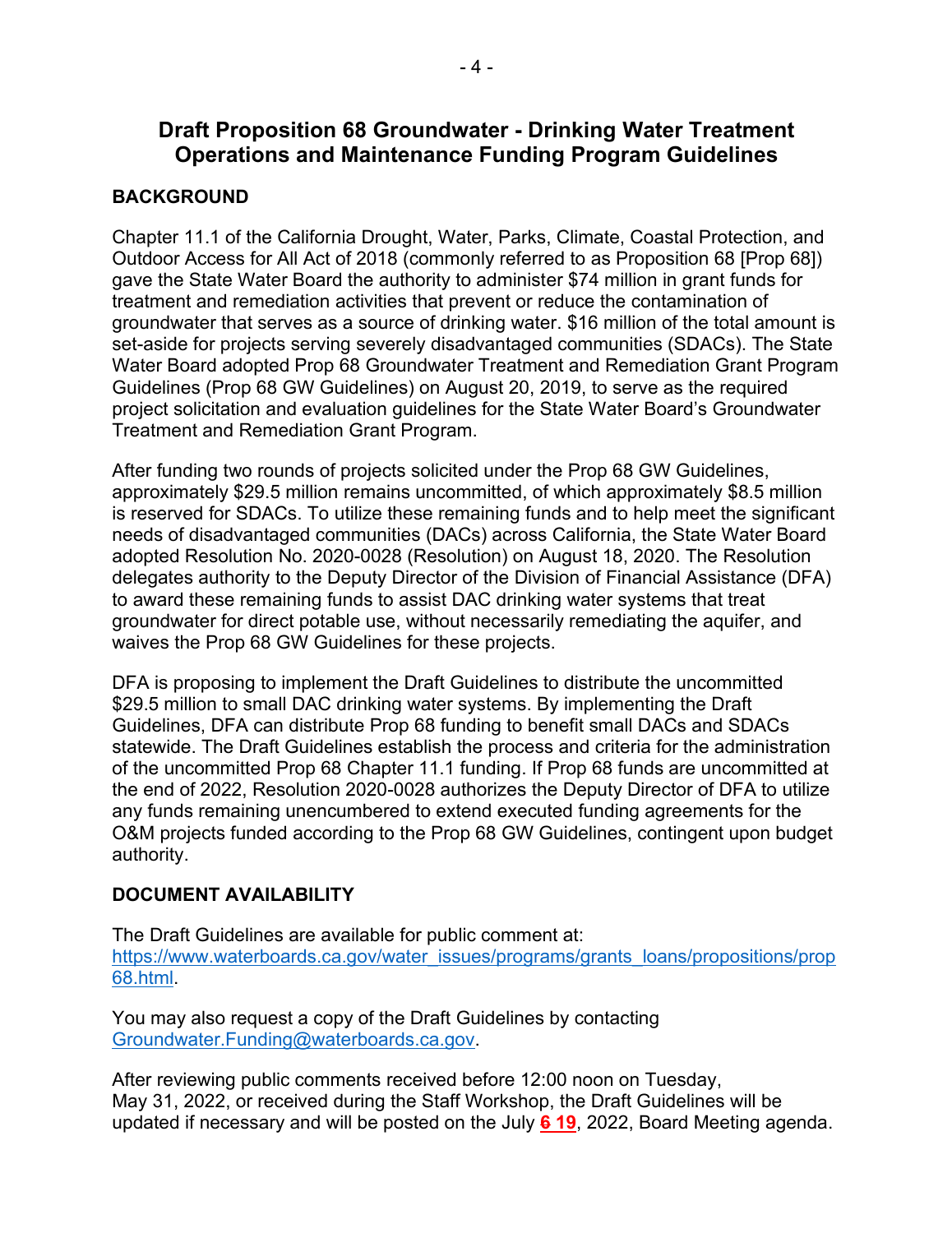This will occur as part of the regular State Water Board Meeting Agenda process and can be viewed online at: [https://www.waterboards.ca.gov/board\\_info/calendar/#07-](https://www.waterboards.ca.gov/board_info/calendar/#07-2022) [2022.](https://www.waterboards.ca.gov/board_info/calendar/#07-2022)

#### **SUBMISSION OF COMMENTS**

The State Water Board will accept written comments on the Draft Guidelines. Participants may also provide oral comments to supplement their written comments, as described in the above sections on the Workshop and Board Meeting. To submit written comments, please use the subject line: **"Comment Letter – Draft Proposition 68 Groundwater - Drinking Water Treatment Operations and Maintenance Funding Program Guidelines."** Written comments must be received by **12:00 noon on Tuesday, May 31, 2022,** and should be submitted to the attention of:

> Jeanine Townsend, Clerk to the Board State Water Resources Control Board 1001 I Street, 24th Floor Sacramento, CA 95814

Comment letters may be submitted to the Clerk to the Board via email (if less than 15 megabytes) at [commentletters@waterboards.ca.gov](mailto:commentletters@waterboards.ca.gov). If the electronic comment letter is greater than 15 megabytes, it may be submitted by fax at (916) 341-5620. Couriers delivering hard copies of comment letters must check in with lobby security personnel, who can contact Ms. Townsend at (916) 341-5600.

### **FUTURE NOTICES**

Any change to the public workshop dates, the public comment period, or the meeting date for the State Water Board to consider adoption of the Draft Guidelines will be provided via the State Water Board's email distribution list. Any person desiring notice of any changes must be subscribed to the State Water Board's email list.

The subscription form is located at:

http://www.waterboards.ca.gov/resources/email\_subscriptions/swrcb\_subscribe.html To subscribe, select the "General Interests" category, then check the box for "Board Meetings" and provide the required information.

Additionally, any person desiring notices concerning funding opportunities for groundwater cleanup may subscribe to the groundwater cleanup list. To subscribe, use the above link and select the "Financial Assistance (Grants and Loans)" category, then check the box for "Groundwater Quality Funding Assistance" and provide the required information.

Any person desiring notices concerning environmental justice may subscribe to that email list. To subscribe, use the above link and select the "General Interests" category, then check the box for "Environmental Justice - OPP" and provide the required information.